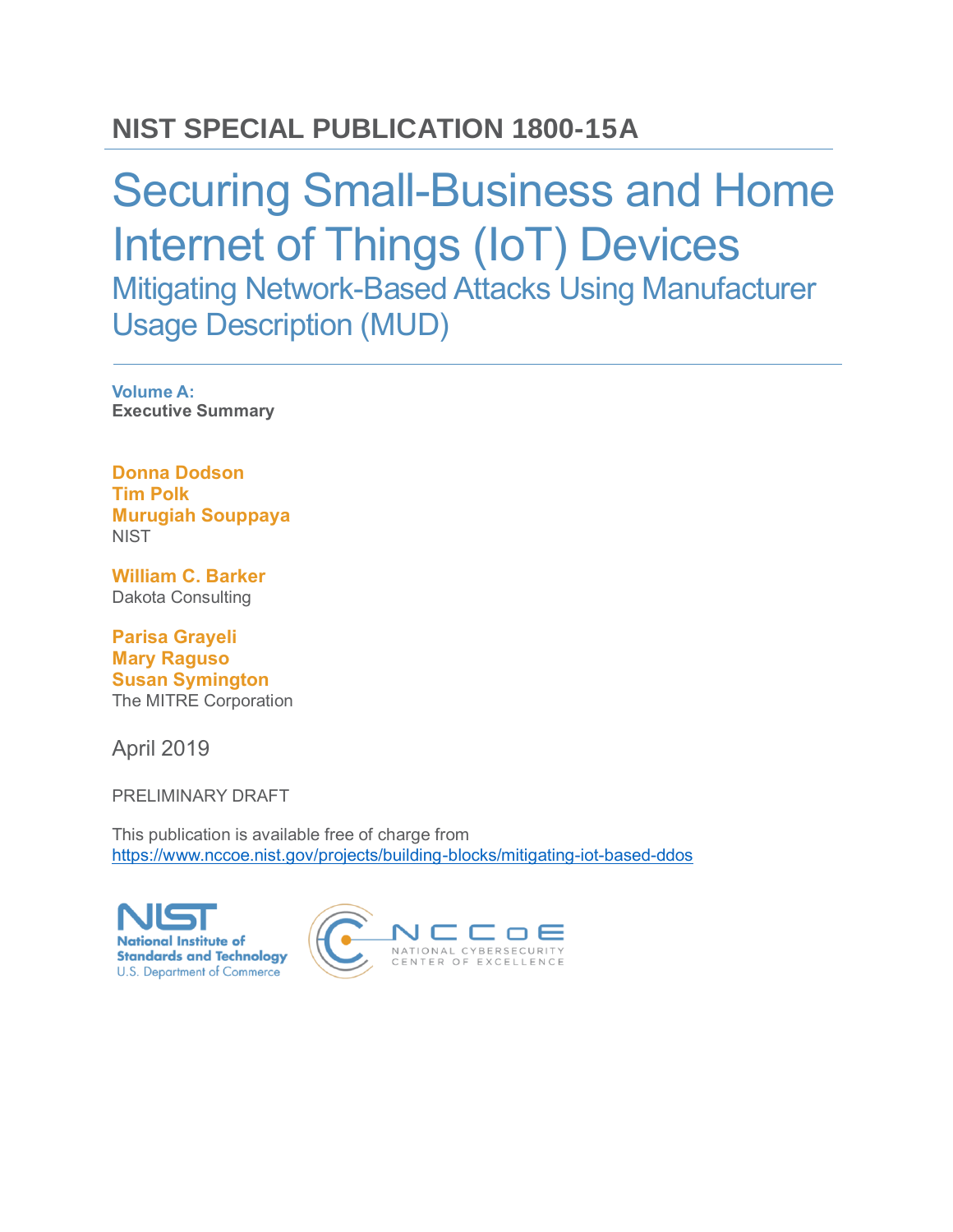## 1 Executive Summary

2 The goal of the Internet Engineering Task Force's [manufacturer usage description \(MUD\)](https://tools.ietf.org/html/rfc8520) architecture is for Internet of Things (IoT) devices to behave as intended by the manufacturers of the devices. This is done by providing a standard way for manufacturers to identify each device's type and to indicate the network communications that it requires to perform its intended function. When MUD is used, the network will automatically permit the IoT device to perform as intended, and the network will prohibit all other device behaviors.

- **The National Cybersecurity Center of Excellence (NCCoE) has demonstrated for IoT product**  developers and implementers the ability to ensure that when an IoT device connects to a home or small-business network, MUD can be used to automatically permit the device to send and receive only the traffic it requires to perform its intended function.
- **· A distributed denial of service (DDoS) attack can cause a significant negative impact to an**  organization that is dependent on the internet to conduct business. A DDoS attack involves multiple computing devices in disparate locations sending repeated requests to a server with the intent to overload it and ultimately render it inaccessible.
- **· Becently, IoT devices have been exploited to launch DDoS attacks. IoT devices may have**  unpatched or easily discoverable software flaws, and many have minimal security, are unprotected, or are difficult to secure.
- A DDoS attack may result in substantial revenue losses and potential liability exposure that can degrade a company's reputation and erode customer trust. Victims of a DDoS attack can include
- **communications service providers** who may suffer service degradation that affects their customers
- **businesses that rely on the internet** who may suffer if their customers are unable to reach them
- **IoT device manufacturers** who may suffer reputational damage if their devices are being exploited
- **users of IoT devices** who may suffer service degradation and potentially incur extra costs due to increased activity by their captured machines
- **BEE USE OF MUD combats these IoT-based DDoS attacks by prohibiting unauthorized traffic to and**  from IoT devices. Even if an IoT device becomes compromised, MUD prevents it from being used in any attack that would require the device to send traffic to an unauthorized destination. MUD provides a standard method for access control information to be available to network control devices.
- This National Institute of Standards and Technology (NIST) Cybersecurity Practice Guide explains what consumers should expect from IoT device manufacturers and demonstrates how MUD protocols and tools can reduce the potential for harm from exploited IoT devices. It also shows IoT product and system providers how to integrate and use MUD to satisfy IoT users' security requirements.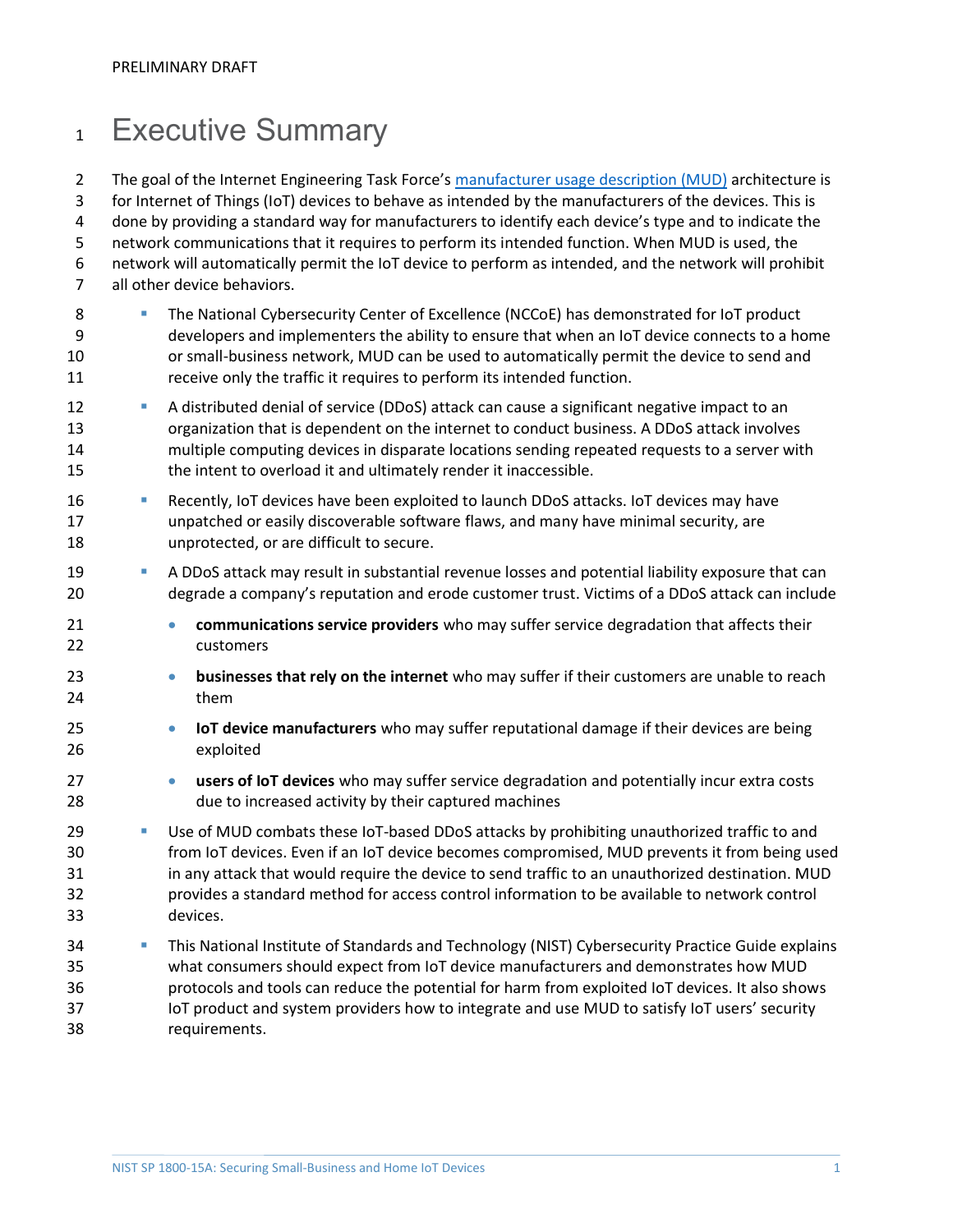#### **CHALLENGE**

- 40 The term *IoT* is often applied to the aggregate of single-purpose, internet-connected devices, such as
- thermostats, security monitors, lighting control systems, and smart televisions. The IoT is experiencing
- what some might describe as hypergrowth. [Gartner](https://www.gartner.com/en/newsroom/press-releases/2017-02-07-gartner-says-8-billion-connected-things-will-be-in-use-in-2017-up-31-percent-from-2016) predicts there will be 20.4 billion connected IoT
- 43 devices by 2020 compared with 8.4 billion in 2017, while [Forbes](https://www.forbes.com/sites/louiscolumbus/2017/12/10/2017-roundup-of-internet-of-things-forecasts/#61f6a9dd1480) forecasts the market to be \$457 billion
- by 2020 (a 28.5 percent compounded annual growth rate).
- As connected devices become more commonplace in homes and businesses, security concerns are also
- increasing. Many full-featured devices, such as web servers, personal or business computers, and mobile
- devices, often have state-of-the-art security software protecting them from most known threats.
- Conversely, many IoT devices are challenging to secure because they are designed to be inexpensive and
- to perform a single function—resulting in processing, timing, memory, and power constraints.
- Nevertheless, the consequences of not addressing security concerns of connected devices can be
- catastrophic. For instance, in typical networking environments, malicious actors can detect and attack
- an IoT device within minutes of it being connected and then launch an attack on that same device from
- any system on the internet, unbeknownst to the user. They can also commandeer a group of
- compromised devices, called *botnets*, to launch large-scale DDoS and other attacks.

#### **SOLUTION**

- This Mitigating IoT-Based DDoS Project demonstrates an approach to significantly strengthen security
- while deploying IoT devices in home and small-business networks. This approach can help bolster the
- resiliency of IoT devices and prevent them from being used as a platform to mount DDoS attacks across
- the internet.
- The NCCoE sought existing technologies that use the MUD specification to permit an IoT device to signal
- to the network what sort of access and network functionality it requires to properly operate.
- Constraining the communication abilities of exploited IoT devices reduces the potential for the devices
- to be used in attacks—both DDoS attacks that could be launched across the internet and attacks on the
- IoT device's local network that could have security consequences. This practice guide explains how to
- effectively implement the MUD specification for MUD-capable IoT devices, and it envisions methods for
- preventing non-MUD-capable IoT devices from connecting to potentially malicious entities using threat
- signaling technology.
- While the NCCoE used a suite of commercial products to address this challenge, this guide does not endorse these particular products, nor does it guarantee compliance with any regulatory initiatives. Your
- organization's information security experts should identify the products that will best integrate with
- your existing tools and IT system infrastructure. Your organization can adopt this solution or one that
- adheres to these guidelines in whole, or you can use this guide as a starting point for tailoring and
- implementing parts of a solution.

#### **BENEFITS**

- The NCCoE's practice guide to Mitigating IoT-Based DDoS can help
- **Communications service providers and businesses that rely on the internet understand how** wide deployment of MUD can help effectively combat DDoS attacks